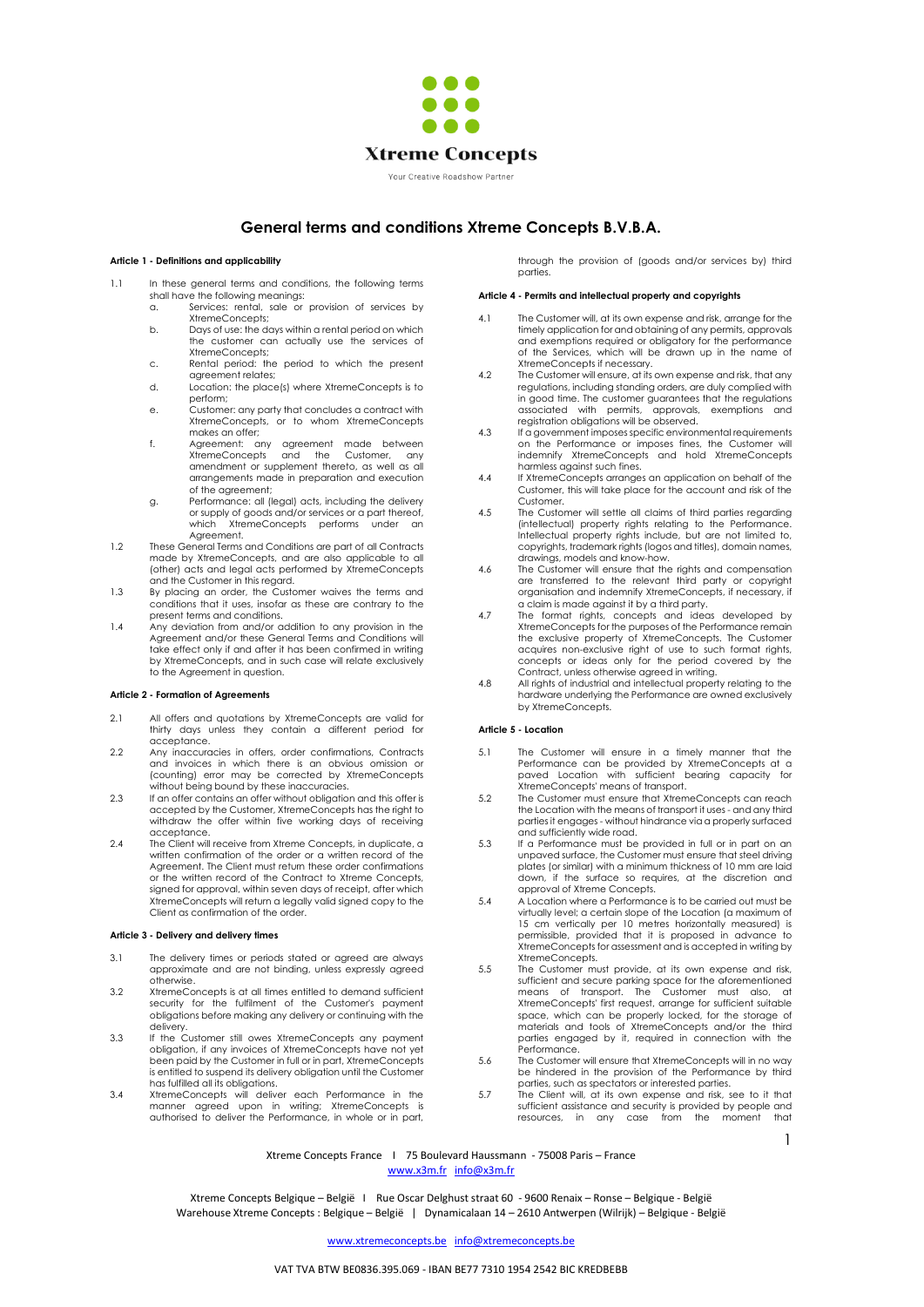

Your Creative Roadshow Partner

XtremeConcepts arrives at the location until the location is handed over again by XtremeConcepts.

- 5.8 The location or the layout of the location must at least comply with what is stated in the Agreement. The Customer will ensure that the Location at or in which XtremeConcepts will
- provide the Services is made ready in good time. 5.9 The layout of the Location, in particular the place where the Performance is to be delivered, as well as the electricity, gas and water supply, must be such that XtremeConcepts can deliver the Performance without having to make any special arrangements, perform any additional work and without any damage being caused to any property of XtremeConcepts
- or of third parties engaged by XtremeConcepts. 5.10 The connection of the rented property by the Customer to an electricity, gas or water supply present at the location is always at the Customer's risk, even when the actual connection is made by employees of XtremeConcepts or third parties engaged by XtremeConcepts, except in the
- event of gross negligence or intent. 5.11 The Customer will ensure that XtremeConcepts can start dismantling the rented items, items made available or under management immediately after the Performance has been delivered, in accordance with the times specified in the Contract.
- 5.12 If it is agreed that XtremeConcepts will remove the hired items or items made available or under management at a location, the Customer must give XtremeConcepts the opportunity to do so, allowing sufficient time for disassembly. The route that XtremeConcepts must follow when doing so must again be kept or delivered free of obstacles by the Customer. If damage occurs to the rented object when leaving the location (for example, but not limited to, damage to tyres caused by sharp objects), the Customer is liable for the costs of replacement and repair.
- 5.13 The use and consumption of all items made available at the Location by the Customer or by third parties at the Customer's request, such as electricity, electrical installations, water, gas, sound equipment and other materials and auxiliary equipment is at the Customer's expense and risk at all times.

## **Article 6 - Warranty**

- 6.1 The items rented or made available by XtremeConcepts to the Customer, or obtained for its use, are in good condition.
- 6.2 The Customer is not permitted to personally operate the equipment rented from XtremeConcepts, except with explicit permission from XtremeConcepts. If necessary, XtremeConcepts will appoint one or more persons to operate the rented property. For the use of the rented object, instructions by XtremeConcepts must be strictly followed. 6.3 If the Customer notifies XtremeConcepts in a timely manner
- that the rented object, or the object made available or under its control, does not comply with the Agreement, the XtremeConcepts service department will make the necessary repairs as soon as possible.
- 6.4 If the equipment does not comply with the Agreement as a result of any action by the Customer contrary to the Agreement, the costs related to the repair will be charged to the Customer separately.

# **Article 7 - Acceptance and complaints**

- 7.1 The Customer must inspect and check the goods supplied and/or leased immediately upon receipt. Any objections, faults and/or defects must be reported to XtremeConcepts immediately in writing.
- 7.2 Complaints regarding defects and/or deficiencies that are<br>not immediately visible must be reported to Xtreme Concepts<br>immediately after their discovery, to enable Xtreme<br>Concepts to investigate the accuracy of the comp site and, if necessary, make repairs or have repairs made.
- 7.3 Without the aforementioned reports and in the event that the Customer has not carried out a proper or complete inspection or check, the items concerned are deemed to have been rented out without (paint) damage, defects or faults, and the Performance is deemed to have been
- delivered in accordance with the Contract.<br>7.4 Except with the written permission of XtremeConcepts, the<br>Customer is not permitted to move the rented items or items

made available or received for management to a location other than the agreed location.

#### **Article 8 - Use of goods rented out, made available or taken into management by XtremeConcepts**

- 8.1 The Customer shall use the goods leased to it or made available or taken into management only for the agreed purpose and in accordance with the operating instructions and regulations provided by Xtreme Concepts.
- 8.2 The Customer is not permitted to give the leased or rented property for use, to make it available or to sublet it to third parties without the prior written permission of XtremeConcepts.
- 8.3 XtremeConcepts has the right at all times to inspect the Customer's fulfilment of its obligations, to which end the Customer will grant XtremeConcepts, or a person designated by the latter, free access at all times to the location where the rented property, property made available or property acquired under management is located.
- 8.4 The Customer is not permitted to make changes of any nature whatsoever to the hired items, items made available or under management and/or to paint and/or affix stickers to these items or otherwise alter their appearance, without the prior written permission of XtremeConcepts.
- 8.5 All materials that XtremeConcepts has under its management or for hire are provided with an attribution of the name XtremeConcepts. This reference to the name is or will always be made by XtremeConcepts in style with the appearance of the material and/or the lettering or painting applied. This reference to the name will not exceed five per cent of the total available surface area and may never be removed, taped or covered by the Customer.

#### **Article 9 - Employees of or on behalf of Xtreme Concepts**

- 9.1 Employees of or on behalf of XtremeConcepts will at all times - unless otherwise agreed in writing - wear representative and recognisable business clothing of XtremeConcepts.
- 9.2 The Customer will provide the staff of or on behalf of XtremeConcepts with sufficient refreshments and meals free of charge, unless explicitly agreed otherwise in writing. If (the preparations for) a performance starts before 8:00 a.m., a breakfast per employee, a lunch between 12:00 and 2:00 p.m. and if the Performance or the dismantling work takes place after 6:00 p.m., a dinner. In addition, the Customer must make available for each employee of XtremeConcepts at least one drink per hour.

## **Article 10 - Return and restoration to original condition**

- 10.1 At the agreed time, the Customer will make available or deliver to XtremeConcepts the rented items, items made available or under management, identical to the items received, in good technical and external condition.
- 10.2 The moment of return is the moment when XtremeConcepts has received all rented items, items made available or under
- management, properly and in full.<br>10.3 If XtremeConcepts has given the Client express permission to make any alterations and/or painting or to make any other (external) changes to the rented object and/or the objects made available or under its control, all the costs involved in restoring these objects to their original condition will be payable by the Client.
- 10.4 If lettering or a decoration is applied by XtremeConcepts at the request of the Customer, the Customer remains responsible for the removal of the lettering or decoration. The costs involved will be borne by the Client.
- 10.5 If XtremeConcepts states the costs of removal of lettering or decoration in advance, this always concerns an estimate of the costs. If unforeseen costs arise during or after removal,
- these will always be for the Client's account. 10.6 The Agreement will continue at the expense and risk of the Principal during the period of repair under the same (rental) conditions as stated in the Agreement.

Xtreme Concepts France I 75 Boulevard Haussmann - 75008 Paris – France [www.x3m.fr](http://www.x3m.fr/) [info@x3m.fr](mailto:info@x3m.fr)

Xtreme Concepts Belgique – België I Rue Oscar Delghust straat 60 - 9600 Renaix – Ronse – Belgique - België Warehouse Xtreme Concepts : Belgique – België | Dynamicalaan 14 – 2610 Antwerpen (Wilrijk) – Belgique - België 2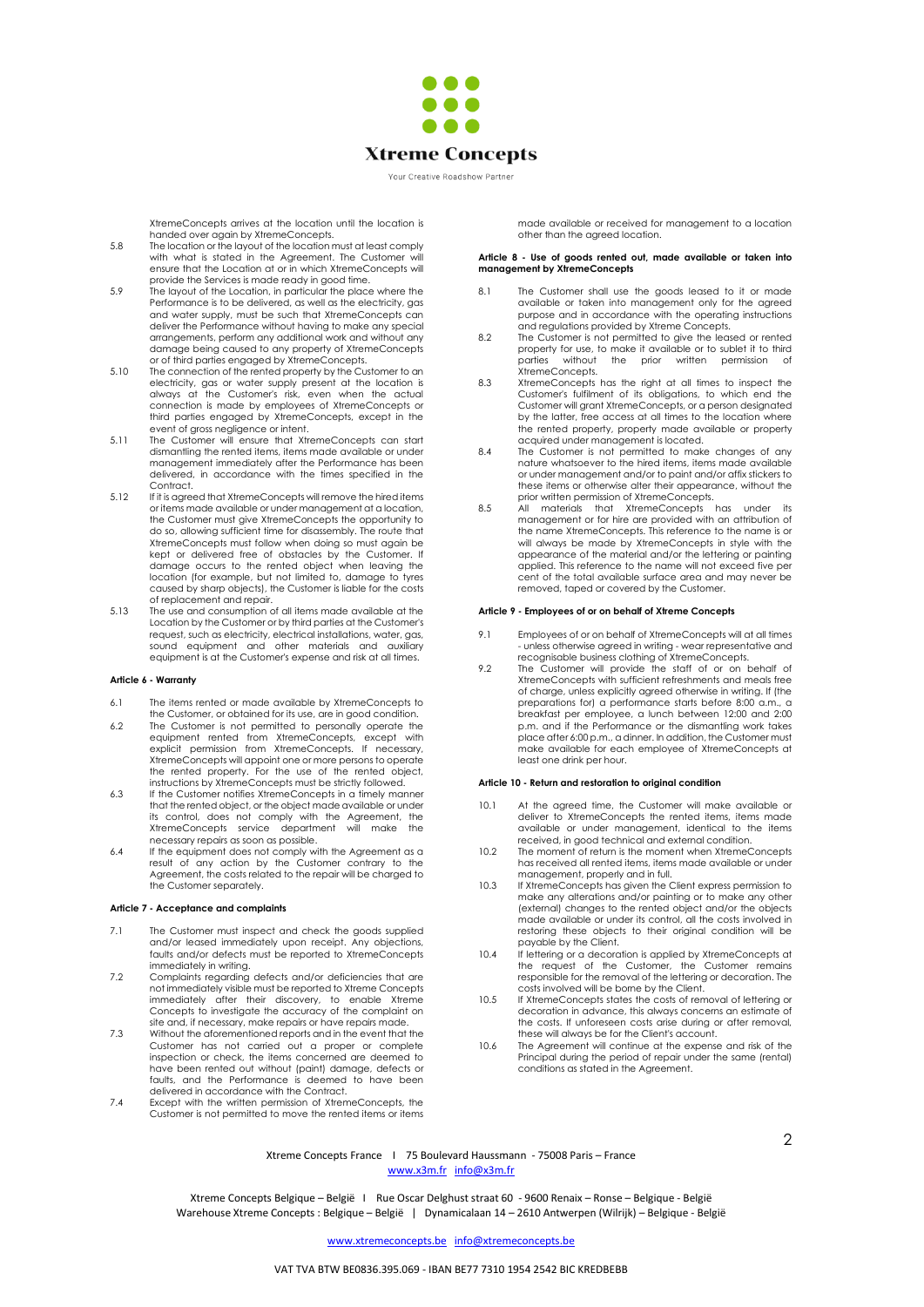

#### Your Creative Roadshow Partner

## **Article 11 - Payments**

- 11.1 Unless otherwise agreed, the Customer must pay the price in cash at the time of delivery or provision of the Performance without any discount or compensation, if necessary after
- deducting any (partial) advance payment.<br>11.2 If the event for which the Customer engages<br>XtremeConcepts is cancelled or does not go ahead for any<br>reason whatsoever, the Customer must pay the amount owed under the Contract. The amount owed must still be paid in the manner stipulated in this article.
- 11.3 If, during the rental period, the rented object is no longer used for the purpose for which it was rented as a result of fire, a storm or any other cause of force majeure, or if the use of the rented object is denied by an authority empowered to do so, the agreed rental sum will remain due and the Customer will not be able to claim a refund. The Customer must take out
- insurance to cover these costs. 11.4 If it is agreed that an invoice will be sent, the Customer must pay the price without any discount or compensation within 14 days of the invoice date, unless another term has been agreed.
- 11.5 If XtremeConcepts deems it necessary, it may require the Customer to make an advance payment or provide a bank guarantee at a reputable financial institution in Belgium to cover initial costs.
- 11.6 If the payment term is exceeded, the Customer will owe interest, without any notice of default being required, from
- the due date of the invoice, at an annual rate of 12%. 11.7 If the term of payment is exceeded, the Customer is also due all (extra) judicial collection costs. These costs are fixed in advance at an amount of at least 15% of the principal sum in dispute.
- 11.8 Requests for payment by XtremeConcepts itself shall entitle it to charge the Customer € 25 in administrative costs for each request or notice of default.
- 11.9 If the Customer is not a legal entity, the person who makes<br>binding arrangements with XtremeConcepts, for<br>organisation whatsoever, is privately liable for all obligations arising from the Contract concluded with XtremeConcepts.

#### **Article 12 - Force majeure**

- 12.1 In the event of force majeure, Xtreme Concepts is authorised either to suspend performance of the Agreement or to rescind the Agreement in whole or in part, without being liable to pay any compensation to the Customer.
- 12.2 In the event of partial cancellation, a settlement will take place up to an amount equal to the amount of the placements not executed in the Contract, insofar as these fall within the period from the date of failure to the date on which XtremeConcepts can offer a reasonable replacement of the rented object.
- 12. 3 Force majeure on the part of XtremeConcepts includes the following strikes by or illness of employees of Xtreme Concepts and third parties contracted by it for the performance of the Services, measures and/or prohibitions by the Dutch and/or foreign government, unforeseeable and unpredictable traffic restrictions, accident(s) with a means of transport used by Xtreme Concepts or a third party contracted by it, unforeseen technical defects in these means of transport, the absence of the required permits or exemptions, failure to perform by suppliers of Xtreme Concepts, theft of materials required for the provision of the Performance, weather conditions, including wind force and a certain incline of the Location, as a result of which it becomes unsafe or dangerous to assemble the items to be delivered and all circumstances as a result of which Xtreme Concepts is unable to perform, or is unable to perform on time or properly, without XtremeConcepts being held accountable in this regard.
- 12.4 Any failure on the part of XtremeConcepts is not an impediment to the invocation of force majeure by XtremeConcepts.
- 12.5 In the event of force majeure, XtremeConcepts is entitled to immediately collect, or arrange for the collection of, all goods made available or received by XtremeConcepts for the Customer's use.

## **Article 13 - Liability, insurance and indemnification**

- 13.1 In the event of rental of goods by XtremeConcepts to the Customer, the Customer is, until the moment of return - as if it were the owner, possessor and user - liable for all damage resulting from damage to, loss of or destruction of goods rented and/or made available or taken into management, for any reason whatsoever, as well as for damage caused by
- and/or with these goods. 13.2 The Customer is liable for all damage suffered by XtremeConcepts if the Customer does not immediately deliver the goods in a proper manner after the end of the period of hire or provision. These damages amount to at least ten percent of the value of the items rented out, made available or taken into management.
- 13.3 The Customer undertakes for the benefit of XtremeConcepts - to fully insure the items rented and/or made available or acquired under management, as well as all risks related to the Performance of XtremeConcepts, and to keep them fully insured against all insurable damage, unless otherwise agreed. On request, the Customer must provide XtremeConcepts with a copy of the policy and policy conditions.
- 13.4 If, when the rented items are returned, it transpires that any parts or components thereof are damaged and/or do not correspond in quantity to the number made available to the Customer by Xtreme Concepts, the Customer is liable for this damage and/or the missing part. The Customer will in such case compensate XtremeConcepts for the damage and/or
- value of the missing part, as charged by XtremeConcepts. 13.5 The Customer is liable for all damage caused by damage to or loss of property, or injury or death of persons, which occurs directly or indirectly during and/or as a result of the Performance by XtremeConcepts at the Location.
- 13.6 XtremeConcepts is not liable for theft, embezzlement or damage to property of the Customer or of third parties, or injury to persons, located in/on or on the property rented or
- made available or acquired by XtremeConcepts. 13.7 If the Customer is liable under the law, these General Terms and Conditions or any Agreement with XtremeConcepts, and XtremeConcepts is sued by a third party, the Customer must indemnify XtremeConcepts in full and compensate the damage.
- 13.8 If, despite the provisions of the Agreement and these General Terms and Conditions, XtremeConcepts is liable for any damage, any liability on the part of XtremeConcepts is limited to the amount paid out in the relevant case under XtremeConcepts' business liability insurance. This limitation of liability does not apply insofar as the damage is the result of intent or gross negligence on the part of XtremeConcepts.
- 13.9 In all cases, the liability of XtremeConcepts is limited to the invoice amounts relating to the Performance delivered.

#### **Article 14 - Liability for materials used by XtremeConcepts**

- 14.1 In the special situation where XtremeConcepts, for the performance of or as part of the Performance, makes use of materials delivered and transferred by XtremeConcepts to the Customer as property, XtremeConcepts will insure these materials at the Customer's expense and risk. Such insurance will only be effected if specific costs for this purpose are charged to the Customer in the Agreement.
- 14.2 If the materials referred to in the previous paragraph and made available to or taken into management by XtremeConcepts are deemed lost by the insurance company of XtremeConcepts (in the event of theft or total loss), XtremeConcepts is not obliged to pay the Customer more than the amount that XtremeConcepts receives as payment from the insurance company. In such an event, the Customer will cooperate in transferring ownership of the (remainder of the) materials made available or received for management to the insurance company and, if necessary, waive this ownership.

## **Article 15 - Default and dissolution**

15.1 If the Customer fails to fulfil, fails to fulfil properly or fails to fulfil on time any obligation arising for it from the Contract concluded with XtremeConcepts or the law, the Customer is in default without notice of default being required, and

Xtreme Concepts France I 75 Boulevard Haussmann - 75008 Paris – France [www.x3m.fr](http://www.x3m.fr/) [info@x3m.fr](mailto:info@x3m.fr)

Xtreme Concepts Belgique – België I Rue Oscar Delghust straat 60 - 9600 Renaix – Ronse – Belgique - België Warehouse Xtreme Concepts : Belgique – België | Dynamicalaan 14 – 2610 Antwerpen (Wilrijk) – Belgique - België 3